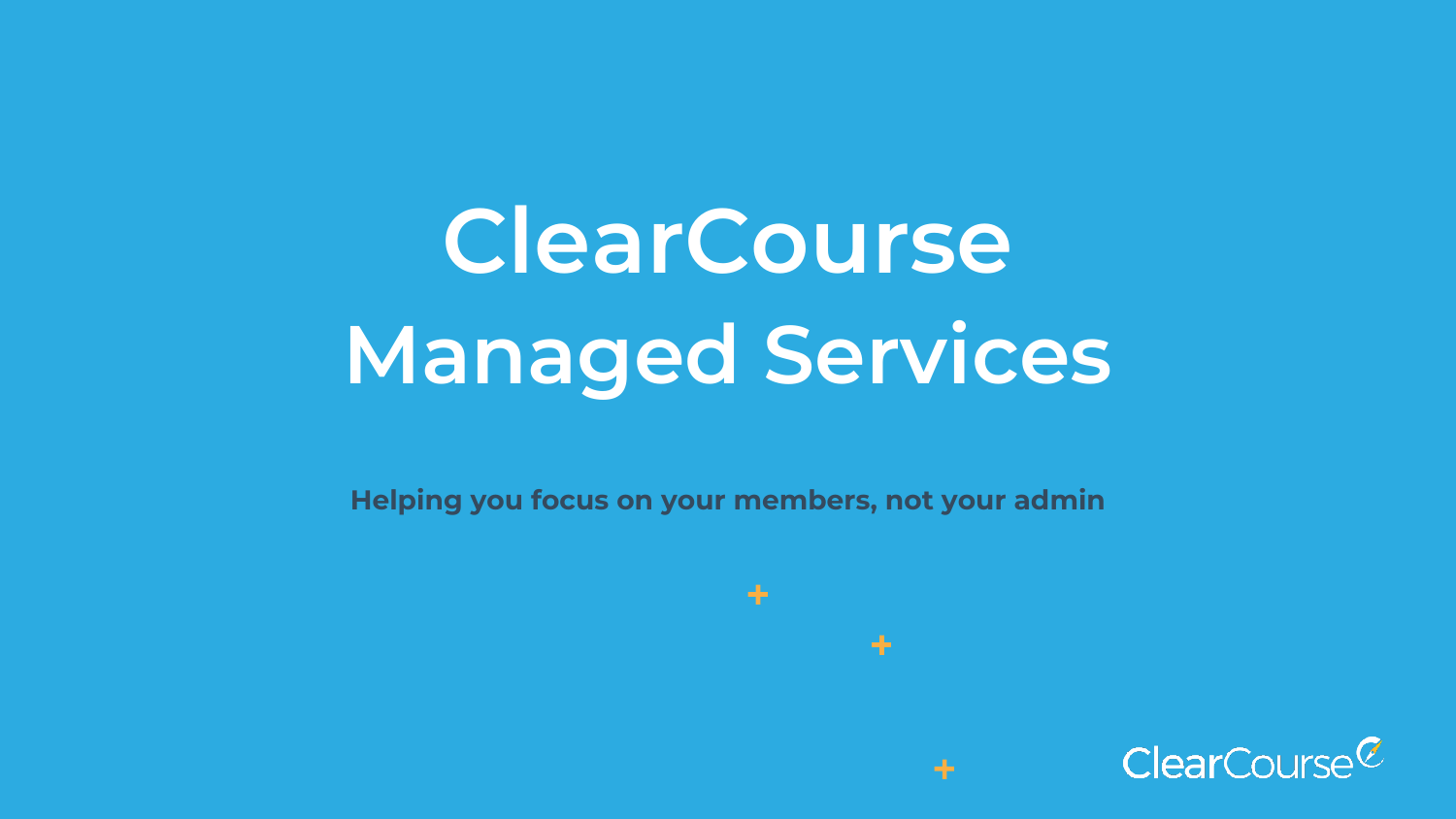### **Membership administration can be challenging…**



### **Supporting fluctuating demand**

Varying periods of high call volumes and queries during renewal periods or during major events vs. the quiet period in-between.

### **Maintaining high availability**

Members' expectations are increasing and it can be challenging to ensure high availability and responsiveness, especially when handling inbound calls amongst other day-to-day tasks.

### **Stretched internal resource**

Running a membership often requires you to wear many hats and balance the struggles of prioritising activities, often between a relatively small administration team.

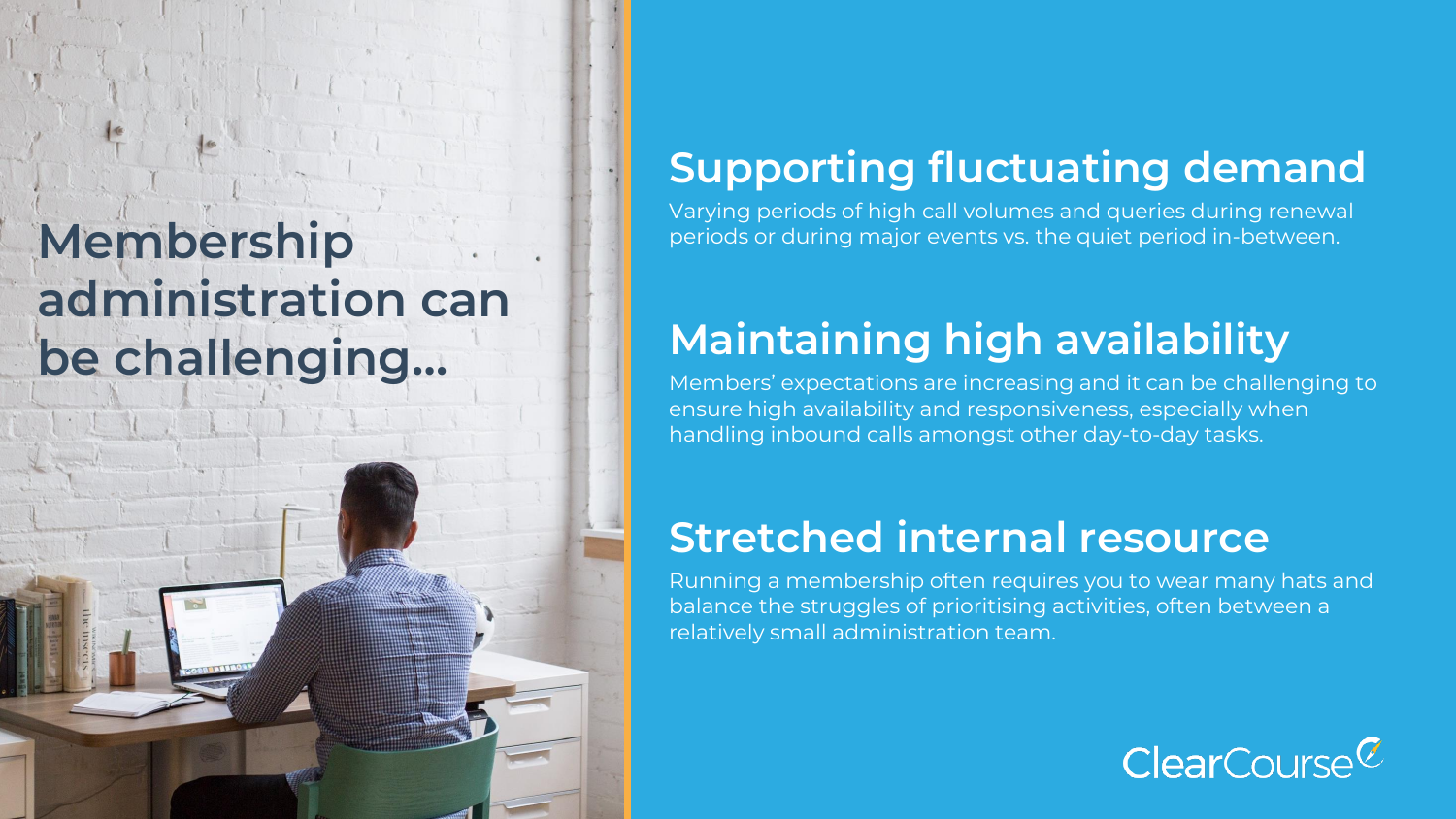### **How we can help…**

Our team of highly trained agents act as an extension of your team. **Working directly within your system** to carry out day-to-day admin tasks, process inbound calls and emails, and let you focus on your members

- **Outsourced administration and supporting services**
	- **Carried out directly within your system**
- **Flexible to your requirements**



÷

÷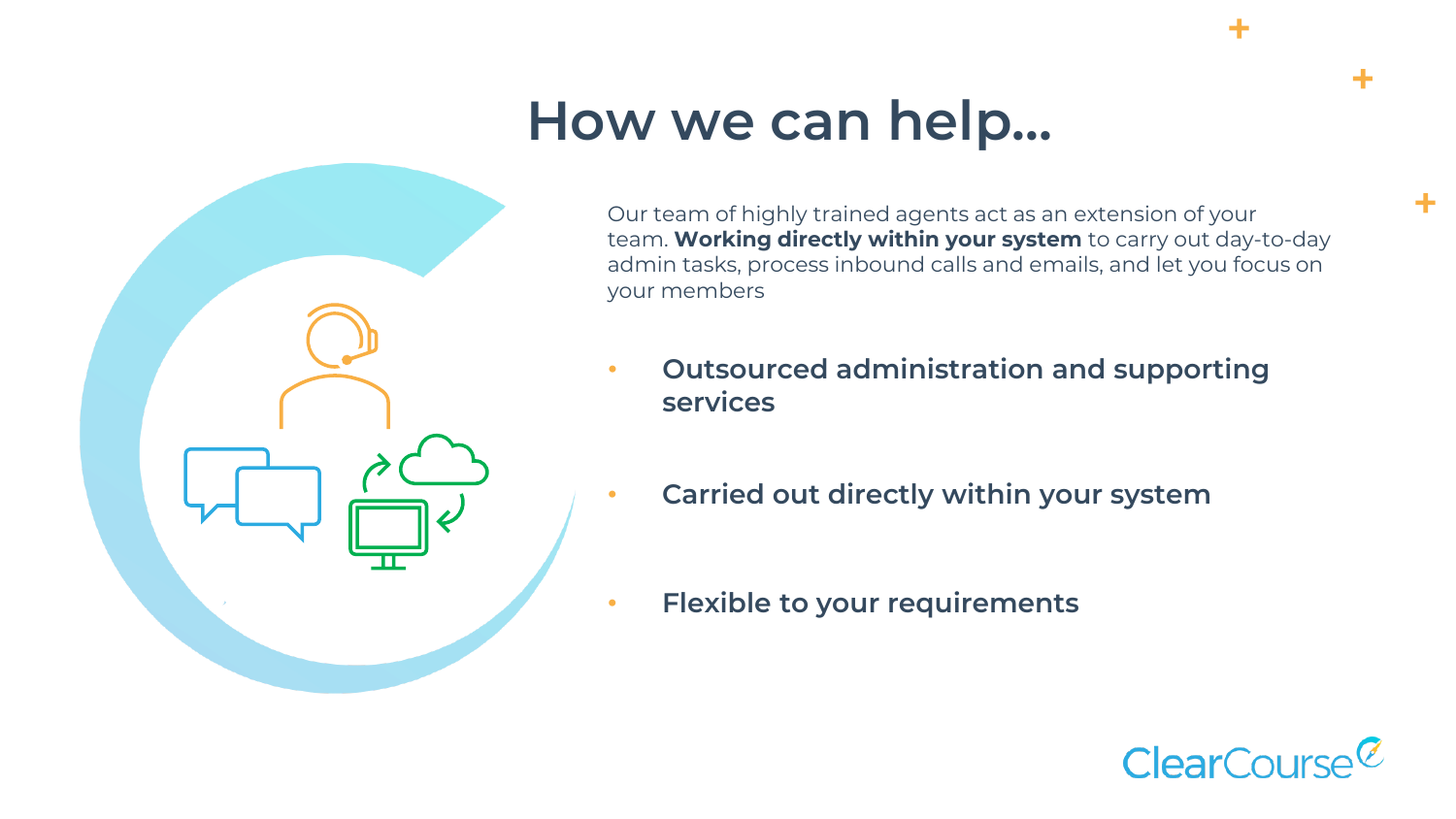### **Just some of the services we offer…**



- First-Line Queries
- Call campaigns
- Credit control
- Case Logging



- Bulk Postal
- Email Marketing
- Mail House/Mail Sorting
- Online Chat
- Document receipt/storage/scanning



÷

÷

#### **Telephone Services Comms Services System Administration**

- Database Admin
- Payment Processing
- Record Updates
- Data Cleansing
- Bulk Updates

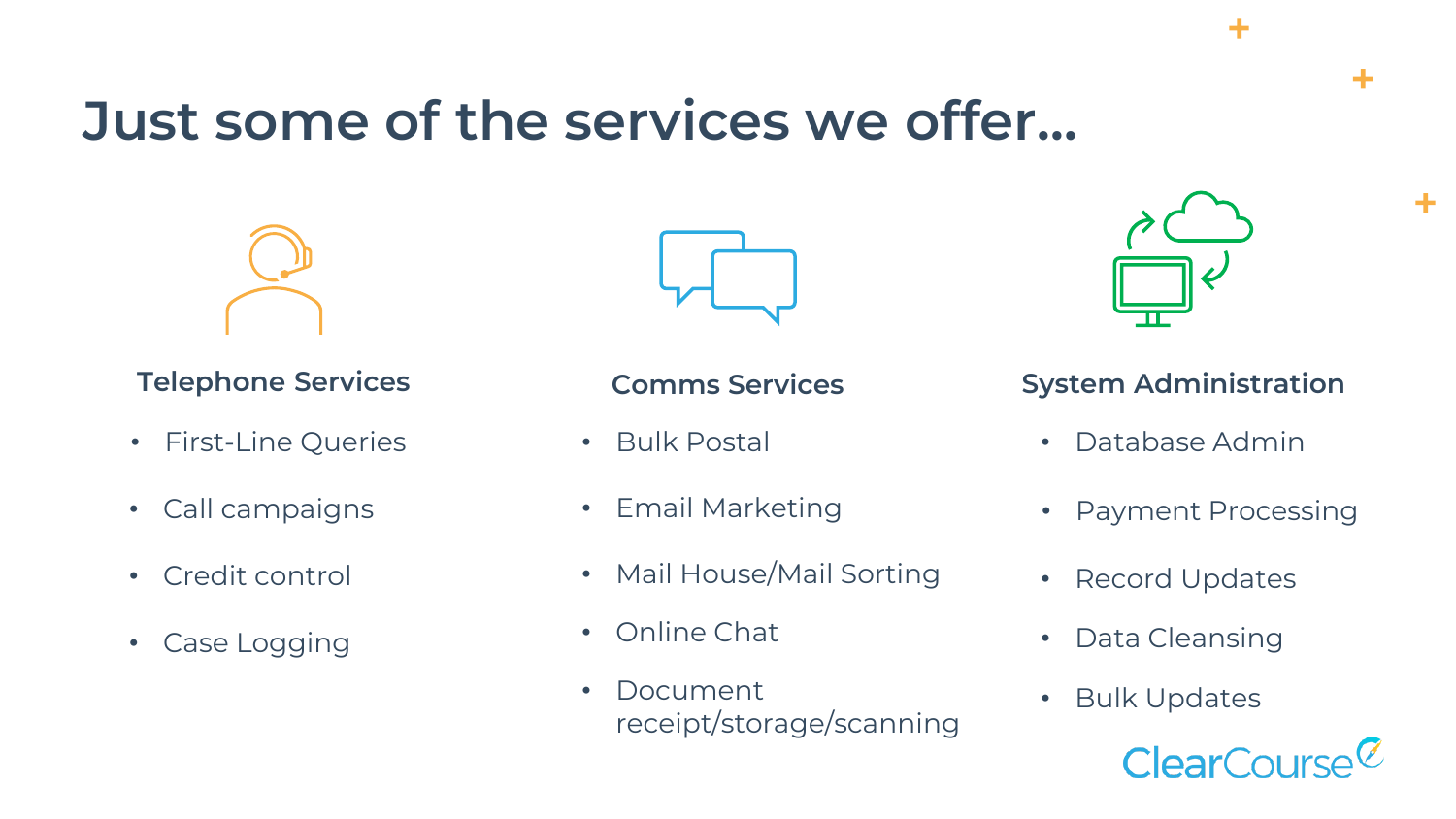## **Usage Example**

An outbound call campaign to target lapsed members



#### Step 1: Attempt Call

Using scripting agreed with your organisation, the ClearCourse Administration team works through a preapproved telephone contact list.



#### Step 2: Electronic Contact

If successful contact is made, send a "thankyou" confirmation. If not (and preferences allow), chase via email.



#### Step 3: Database Update

Update member records with a call reference, date, time, and record payment

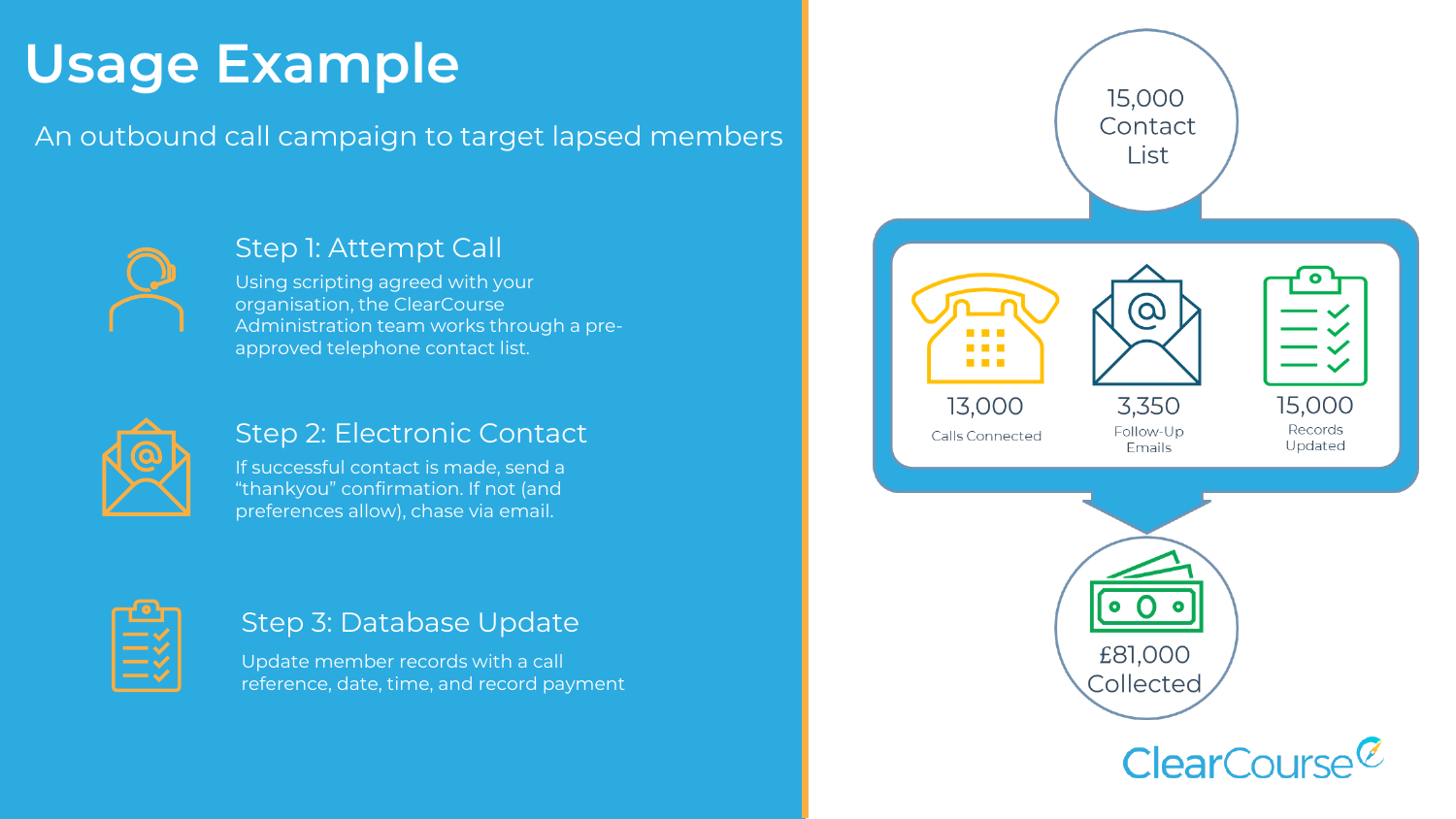

### **Cost-effective**

When compared to even just the cost of employing dedicated system administrators (excluding the secondary costs you'd typically associate), ClearCourse Managed Services represents an affordable investment with clearly defined and measurable services.

### **Flexible to your requirements**

The services provided can be easily scaled up and down to meet your requirements. Giving you the support you need, when you need it most.

### **Quick to deploy**

As a customer with the ClearCourse group, our staff are already trained on your chosen CRM system and its associated processes, meaning that services can be brought online quickly and with little fuss.